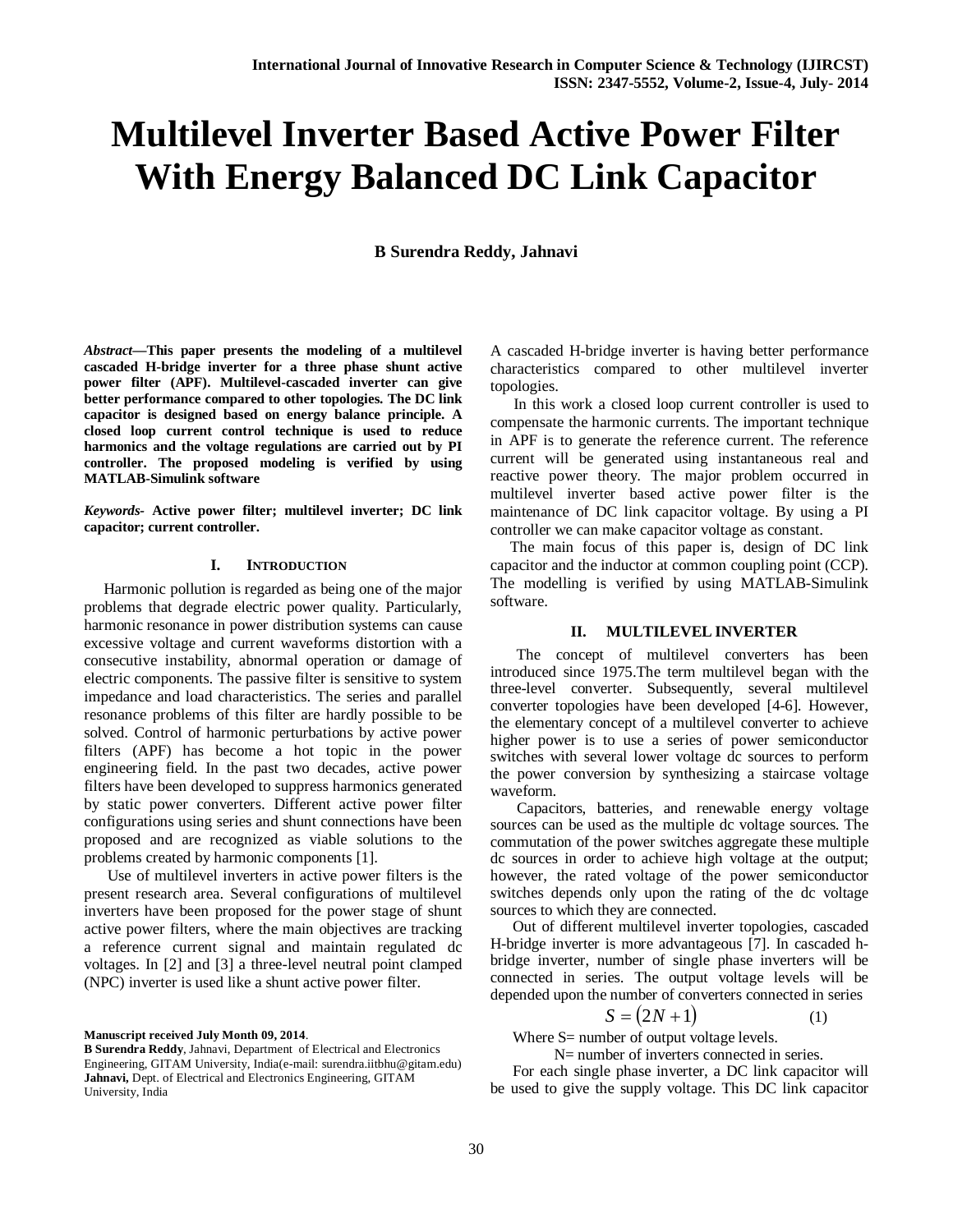will be designed based on energy balanced principle. Fig1. Shows the basic structure of a multilevel inverter.

#### **III. MULTILEVEL INVERTER BASED ACTIVE POWER FILTER**

 Fig2. Shows the block diagram of APF. Multilevel inverter will be connected in parallel with the load.



Fig1. Basic structure of a five level cascaded inverter



Fig 2. Block diagram of active power filter

 By using P-Q theory, instantaneous real and reactive power will be generated. Important thing is to generate reference current for MLI. The reference current will depend upon the harmonics presented in the system current. The reference current signals will be given to the MLI controller, where the appropriate gating pulses will be generated. Carrier phase shifted PWM technique was used. In this technique to carrier signals which are phase shifted by some angle were used. Fig 3. Shows the simulink model of carrier phase shifted controller of a single phase.

# **IV. INSTANTANEOUS REAL AND REACTIVE POWER THEORY**

 By using P-Q theory, the instantaneous real and reactive power will be measured [8].

 Source voltage and current will be converted into d-q coordinates.

$$
P = V_{\alpha} I_{\alpha} + V_{\beta} I_{\beta}
$$
  

$$
Q = V_{\alpha} I_{\beta} - V_{\beta} I_{\alpha}
$$

 The measured real and reactive power will consists of both AC and DC quantities. DC quantities will be filtered using a low pass filter.

 Now, by using inverse d-q transformation, the reference currents will be generated. Fig 4. Shows the reference current generated. These reference currents will be given to MLI controller.



Fig 3. Carrier phase shifted PWM controller



Fig 4. Reference current to MLI controller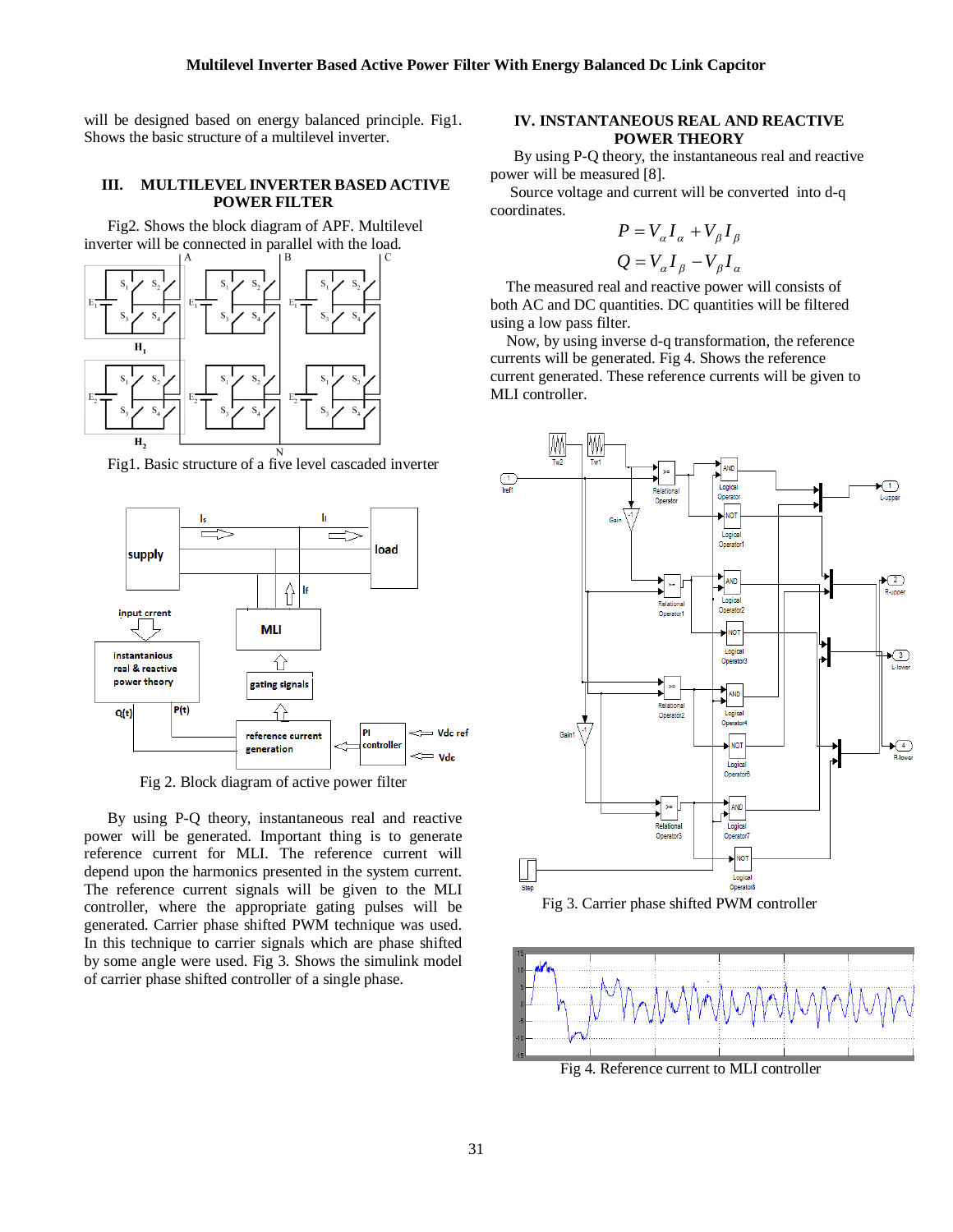The above shown reference current is of a single phase, there reference currents will be generated for three phases.

## **V. DESIGN OF DC LINK CAPACITOR**

 Design of DC link capacitor is based on the energy balance principle. DC link capacitor supplies or absorbs the energy whenever there is a sudden change in the active power demand by the load. Hence, DC link capacitor will be determined based on energy balance principle. Energy stored in capacitor is equal to energy demand of the load during transient. Thus,

$$
\frac{1}{2}C(V_c^2 - V_{c,\min}^2) = V_s . I_s . \frac{T}{2}
$$
 (2)

Where C= DC link capacitance

 $V_{c,min}$  = Desired minimum capacitor voltage.

 $T =$  time period of the supply. After simplification equation (2)

$$
C = \frac{V_s . I_s . T}{(V_c^2 - V_{c,\text{min}}^2)}
$$
(3)

#### **VI. MATHEMATICAL MODEL OF APF**

#### *A. Modeling of MLI*

 *Fig 5. Shows the simulink model of active power filter. From this figure we can write* 

$$
V_s = L_f \frac{di_{comp}}{dt} + R_f i_{comp} + sV_c
$$
  
Or  

$$
\frac{di_{comp}}{dt} = \frac{V_s - R_f i_{comp} - sV_c}{L_f}
$$
(4)

Where,

 $V_s = V_m \sin \omega t =$  source voltage,

 $L_f$  = Filter inductance,

 $R_f$  = Resistance of the filter inductance,

 $i_{comp}$  = Compensator current of the active filter,

 $V_c$  = Voltage across the capacitor,

 $s =$  Switching function,

The capacitor voltage is given by

$$
\frac{dV_c}{dt} = \frac{si_{comp}}{C}
$$
 (5)

Solving equation (4)  $\&$  (5)

The mathematical model of the converter can be expressed in terms of state space equation as

$$
\frac{d}{dt} \begin{bmatrix} i_{comp} \\ V_c \end{bmatrix} = \begin{bmatrix} -\frac{R_f}{L_f} & -\frac{s}{L_f} \\ \frac{s}{C} & 0 \end{bmatrix} \begin{bmatrix} i_{comp} \\ V_s \end{bmatrix} + \begin{bmatrix} \frac{V_s}{L_f} \\ 0 \end{bmatrix}
$$
(6)

Now the function of active power filter is to compensate the harmonic current, the magnitude of compensating current will be equal to the harmonic current but exactly in opposite phase.

$$
I_{l} = I_{s} + i_{comp}
$$

#### *B. Filter inductance;*

The design of filter inductance  $L_f$  is based on the current control technique used for generation of the switching pulse for the converter switches. In this work, carrier phase shifted PWM technique is used, in which two triangular signals will be compared with the generated reference signal.

 Value of filter inductor is calculated with the constraint that for a given switching frequency the maximum slope of the inductor current shall be smaller than the slope of the triangular carrier waveform.

The slope of the triangular waveform,  $\lambda$  is defined as

$$
\lambda = 4A_c f_c
$$

Where  $2A_c$  is peak to peak amplitude of the triangular waveform and  $f_c$  is the frequency of triangular carrier waveform.

 The maximum permissible slope of the inductor current is given by

$$
\frac{di_l}{dt} = \frac{V_s + V_c}{L}
$$

 Since the slope of the inductor current has to be smaller than the carrier triangular waveform, therefore

$$
L_f \ge \frac{V_s + V_c}{4A_c f_c}
$$

#### **VII. SIMULATION RESULTS AND ANALYSIS**

The simulation parameters for this work are as fallows

 $V_s = 440$  Volts line to line,  $V_{dc,ref} = 300$  volts,

 $V_c = 300$  volts,  $C = 2100 \mu F$  ,  $L_f = 2mH$ 

 Fig 5 gives the current drawn by the nonlinear load is as fallows. As non linear load current consists of the harmonics, THD is given in fig 6.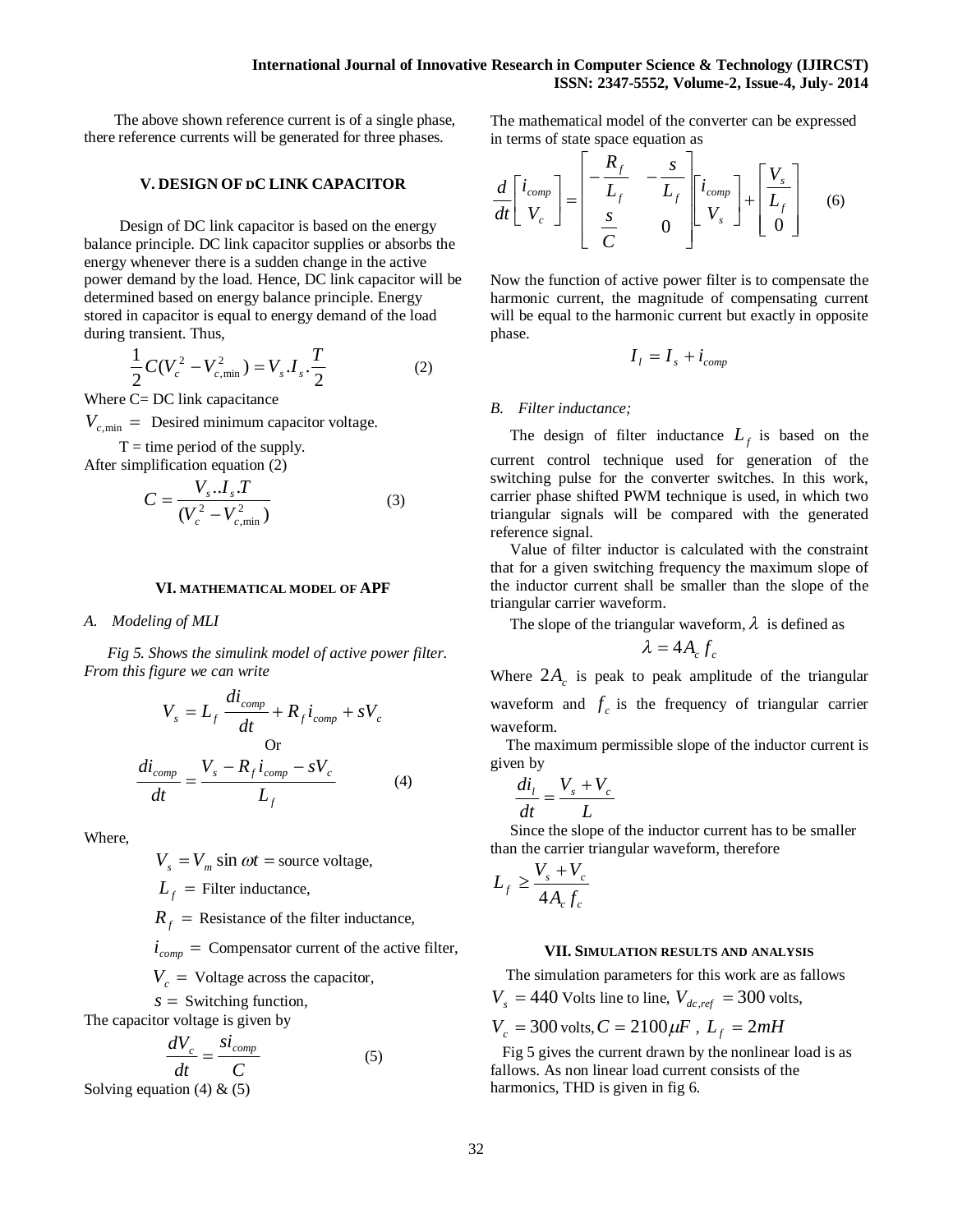

Fig 6 THD of load current

 In order to reduce these harmonics and to improve the fundamental component at source end, the MLI is connected in parallel with the load at common coupling point (CCP). when the filter is initiated the source current will become free from harmonic components. Fig 7 shows the source current after filtering.



Fig 7 Three phase source current after filtering. Now, the THD has been reduce to 1.98%and the fundamental component has been improved to 97.57%



Fig 8 THD for source current

 The important thing in APF is to maintain the capacitor voltage as constant. For this, the capacitor voltage will be compared with a reference voltage. The error signal will be processed through a PI controller. Fig 9 shows the capacitor voltage. From this figure we can observe the capacitor voltage is maintained constant at 300 volts.



Fig 9 Capacitor voltage.



Fig 10 simulink diagram of current controller